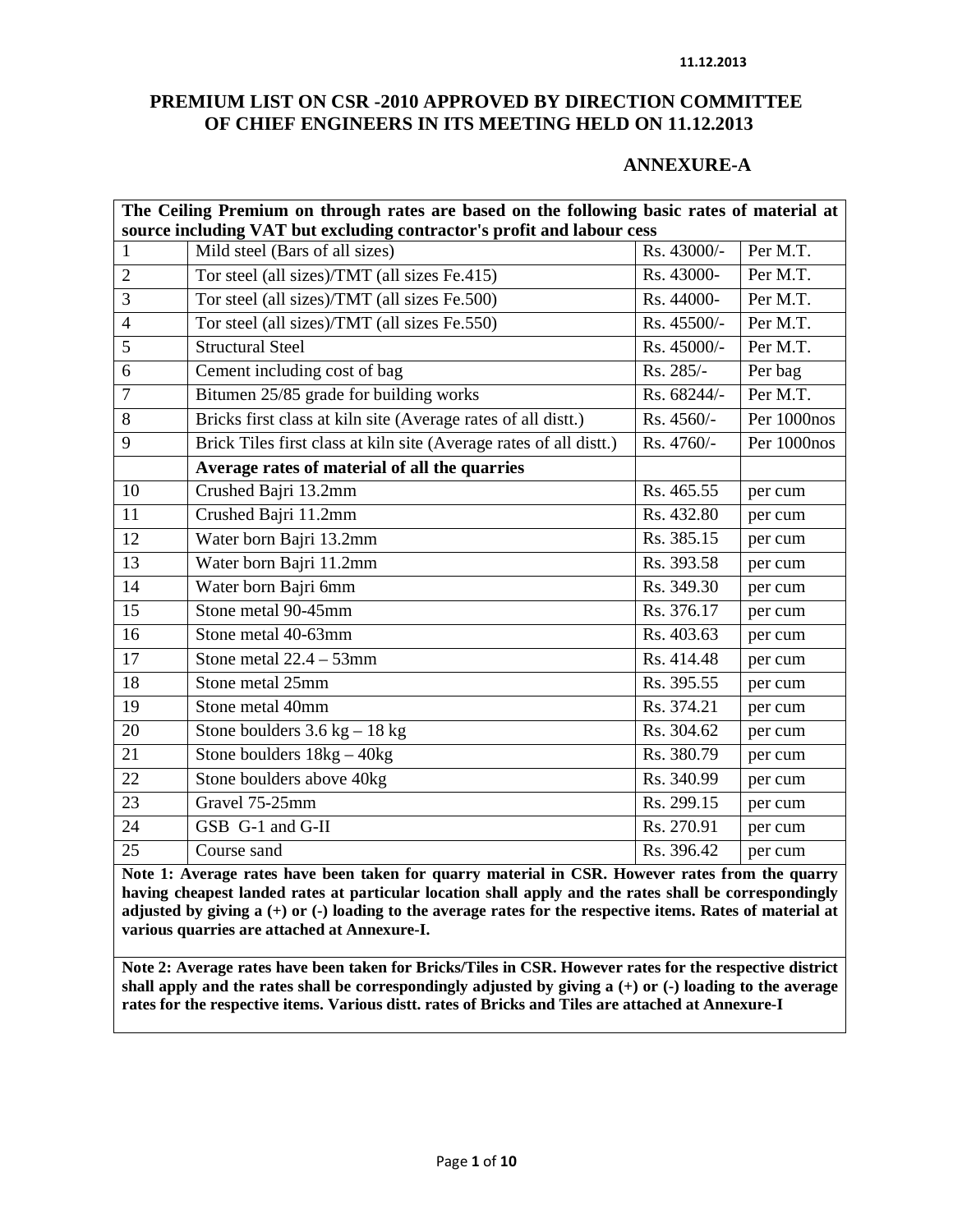|                | Basic Rate of Bitumen at Panipat refinery excluding all taxes as on 16.10.2013 |             |          |  |  |  |
|----------------|--------------------------------------------------------------------------------|-------------|----------|--|--|--|
| $\mathbf{1}$   | $VG-10$ (BULK)                                                                 | Rs. 43104/- | Per M.T. |  |  |  |
| $\overline{2}$ | $VG-10$ (PACK)                                                                 | Rs. 46204/- | Per M.T. |  |  |  |
| $\overline{3}$ | $VG-30$ (BULK)                                                                 | Rs. 43904/- | Per M.T. |  |  |  |
| $\overline{4}$ | $VG-30$ (PACK)                                                                 | Rs. 47004/- | Per M.T. |  |  |  |
| 5              | CRMB-50 (BULK)                                                                 | Rs. 43074/- | Per M.T. |  |  |  |
| 6              | CRMB-50 (PACK)                                                                 | Rs. 46424/- | Per M.T. |  |  |  |
| $\overline{7}$ | CRMB-55 (BULK)                                                                 | Rs. 43174/- | Per M.T. |  |  |  |
| 8              | CRMB-55 (PACK)                                                                 | Rs. 41864/- | Per M.T. |  |  |  |
| 9              | CRMB-60 (BULK)                                                                 | Rs. 42984/- | Per M.T. |  |  |  |
| 10             | CRMB-60 (PACK)                                                                 | Rs. 42054/- | Per M.T. |  |  |  |
| 11             | EMULSION - RAPID (BULK)                                                        | Rs. 35204/- | Per M.T. |  |  |  |
| 12             | <b>EMULSION - RAPID (PACK)</b>                                                 | Rs. 39154/- | Per M.T. |  |  |  |
| 13             | <b>EMULSION - MEDIUM (BULK)</b>                                                | Rs. 35404/- | Per M.T. |  |  |  |
| 14             | <b>EMULSION - MEDIUM (PACK)</b>                                                | Rs. 39354/- | Per M.T. |  |  |  |
| 15             | <b>EMULSION - SLOW (BULK)</b>                                                  | Rs. 33664/- | Per M.T. |  |  |  |
| 16             | <b>EMULSION - SLOW (PACK)</b>                                                  | Rs. 37614/- | Per M.T. |  |  |  |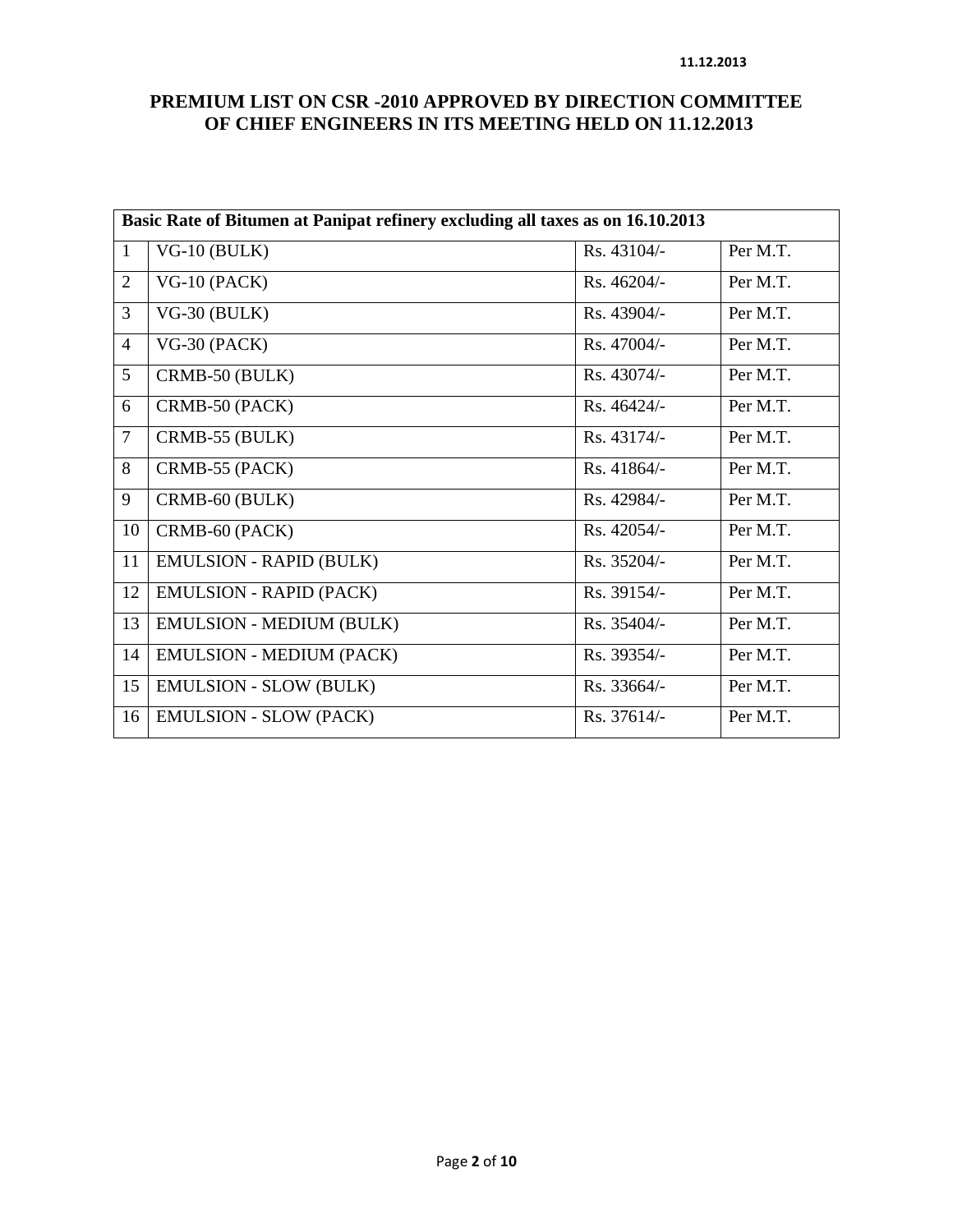| <b>Ser</b>              | <b>CSR Chapter No</b>                                                                                                                                                    | Premium        |                              | <b>Remarks</b>       |
|-------------------------|--------------------------------------------------------------------------------------------------------------------------------------------------------------------------|----------------|------------------------------|----------------------|
| <b>No</b>               |                                                                                                                                                                          | Labour<br>Rate | <b>Through</b><br>Rate       |                      |
| 1                       | $\overline{2}$                                                                                                                                                           | 3              | 4                            | 5                    |
| 1                       | <b>CHAPTER No. 1, DAILY WAGES</b>                                                                                                                                        |                |                              |                      |
|                         | As per note of CSR - 2010 " The Payment to the labour on daily wages will be paid as per rate<br>fixed by the Labour Department as per Minimum Wages Act time to time    |                |                              |                      |
| $\mathbf{2}$            | <b>CHAPTER No.2 (HIRE CHARGES OF MACHINERY)</b>                                                                                                                          |                |                              |                      |
|                         | All items                                                                                                                                                                | 13%            | 13%                          |                      |
| 3                       | <b>CHAPTER No.3 (MATERIALS)</b>                                                                                                                                          |                |                              |                      |
|                         | No premium has been fixed on items on this chapter except item No.3.10, 3.12(d) as this<br>chapter is only for basic analysis propose.                                   |                |                              |                      |
|                         | Item No. 3.10                                                                                                                                                            | 75%            | 75%                          |                      |
|                         | Item No.3.12(d)                                                                                                                                                          | 50%            | 50%                          |                      |
| 4                       | <b>CHAPTER No.4 (LOADING &amp; UNLOADING)</b>                                                                                                                            |                |                              |                      |
|                         | All items except Item No.4.1A, 4.2A                                                                                                                                      | 75%            | 75%                          |                      |
|                         | Item No. 4.1A, 4.2A                                                                                                                                                      | 20%            | 20%                          |                      |
|                         | fixed separately.<br>All items 0 to 5 km                                                                                                                                 | 20%            | 20%                          |                      |
|                         | All items 6 to 40 km                                                                                                                                                     | 25%            | 25%                          |                      |
|                         | 41 km to 60km                                                                                                                                                            | 25%            | 25%                          |                      |
|                         | 61km to 150km                                                                                                                                                            | 20%            | 20%                          |                      |
|                         | 151km and above                                                                                                                                                          | 15%            | 15%                          |                      |
| 6                       |                                                                                                                                                                          |                |                              |                      |
|                         | <b>CHAPTER No.6 (EARTH WORK)</b><br>All items except item No.6.2 g (iii), 6.2 (j), 6.2 (k)<br>6.3, 6.4, 6.5 (h), 6.8 e (ii), 6.10 (b & c) 6.11 (b), 6.19,<br>6.20 & 6.22 | 80%            | 80%                          |                      |
|                         | Item No. 6.19, 6.20                                                                                                                                                      | 13%            | 13%                          |                      |
|                         | Item No 6.22                                                                                                                                                             | 20%            | 20%                          |                      |
| $\overline{\mathbf{7}}$ | <b>CHAPTER No.7 (ROCK CUTTING)</b><br>All items except 7.10                                                                                                              |                |                              |                      |
|                         | Item No 7.10                                                                                                                                                             | 70%<br>13%     | 70%<br>13%                   |                      |
| 8                       | <b>CHAPTER No.8 (DEMOLITION)</b>                                                                                                                                         |                |                              |                      |
|                         | All items                                                                                                                                                                | 75%            | $\qquad \qquad \blacksquare$ | Only labour<br>rates |
| 9                       | <b>CHAPTER No.9 (CENTERING SHUTTERING)</b>                                                                                                                               |                |                              |                      |
|                         | All items                                                                                                                                                                | 35%            | 35%                          |                      |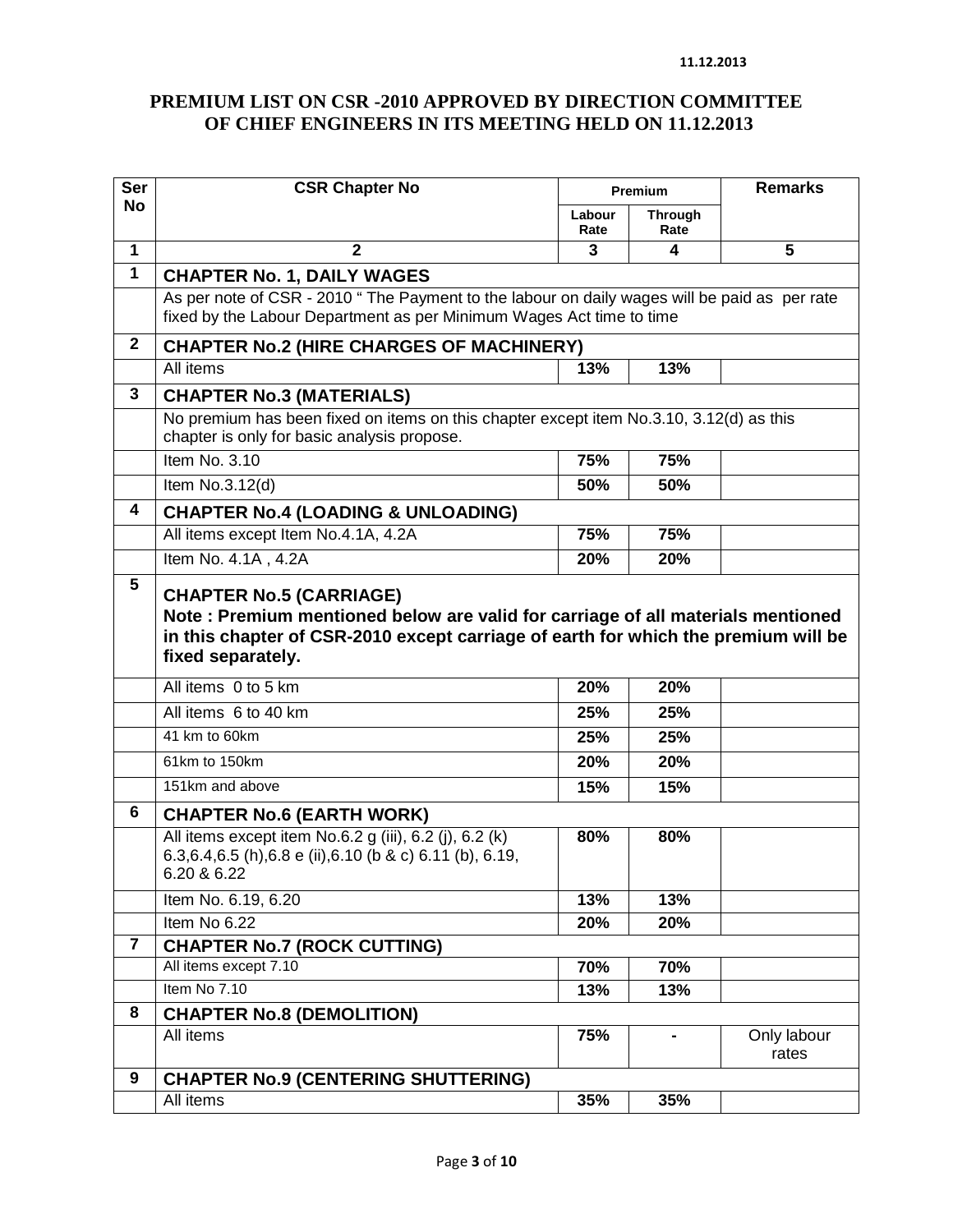| 10 | <b>CHAPTER No.10 (CONCRETE)</b>                                                                                             |     |     |                                                                 |
|----|-----------------------------------------------------------------------------------------------------------------------------|-----|-----|-----------------------------------------------------------------|
|    | Item No. 10.1 to 10.2                                                                                                       | 57% | 37% |                                                                 |
|    | Item No. 10.3 to 10.4                                                                                                       | 70% | 29% |                                                                 |
|    | Item No. 10.5 to 10.11, 10.41 to 10.45                                                                                      | 70% | 35% |                                                                 |
|    | Item No. 10.12                                                                                                              | 70% | 26% |                                                                 |
|    | Item No. 10.13, 10.58                                                                                                       | 70% | 70% |                                                                 |
|    | Item No. 10.14 to 10.25                                                                                                     | 30% | 28% |                                                                 |
|    | Item No. 10.27 to 10.30                                                                                                     | 52% | 30% |                                                                 |
|    | Item No.10.40                                                                                                               | 59% | 29% |                                                                 |
|    | Item No. 10.56,10.60,10.61                                                                                                  | 40% | 30% |                                                                 |
|    | Item No. 10.74                                                                                                              | 18% | 18% |                                                                 |
|    | Item No. 10.26,10.57,10.62 to10.65,10.69                                                                                    |     |     | Item deleted                                                    |
|    | Item No.10.31 & 10.32                                                                                                       | 70% | 35% |                                                                 |
|    | Item No.10.33,10.34                                                                                                         | 70% | 29% |                                                                 |
|    | Item No.10.35                                                                                                               | 70% | 70% |                                                                 |
|    | ltem No.10.36 to10.39, 10.53,                                                                                               | 52% | 52% |                                                                 |
|    | Item No.10.46 to 10.47, 10.55, 10.59, 10.70 10.73                                                                           | 18% | 18% |                                                                 |
|    | Item No., 10.66 to 10.68, 10.71 to 10.72                                                                                    | 13% | 15% |                                                                 |
|    | Item No.10.48 to 10.51,                                                                                                     | 70% | 70% |                                                                 |
|    | Item No. 10.52                                                                                                              |     | 18% |                                                                 |
|    | Item No.10.54,                                                                                                              | 36% | 36% |                                                                 |
| 11 | <b>CHAPTER No.11 (BRICK WORK)</b>                                                                                           |     |     |                                                                 |
|    | All items except item no. 11.27, 11.29 to 11.33, 11.40,<br>11.42,11.43,11.55 to 11.57,11.60,11.63 to<br>11.66, 11.71, 11.72 | 58% | 54% | Item no.11.73 will<br>not be payable since<br>the rates of fine |
|    | Item No. 11.27                                                                                                              | 56% | 35% | sand and coarse<br>sand are almost                              |
|    | Item No. 11.40,11.42,11.43                                                                                                  | 23% | 41% | equal.                                                          |
|    | Item No. 11.55 to 11.57                                                                                                     | 15% | 35% |                                                                 |
|    | Item No 11.60, 11.65                                                                                                        | 35% | 35% |                                                                 |
|    | Item No. 11.63                                                                                                              | 50% | 54% |                                                                 |
|    | Item No. 11.64                                                                                                              | 46% | 46% |                                                                 |
|    | Item No. 11.66                                                                                                              | 60% | 35% |                                                                 |
|    | Item No. 11.71                                                                                                              | 12% | 35% |                                                                 |
|    | Item No. 11.72                                                                                                              | 58% | 35% |                                                                 |
|    | Item No. 11.29 a, 11.29 b                                                                                                   | 58% | 54% |                                                                 |
|    | Item No. 11.29 c, 11.29 d, 11.30                                                                                            | 35% | 35% |                                                                 |
|    | Item No. 11.31 to 11.33                                                                                                     | 50% | 54% |                                                                 |
| 12 | <b>CHAPTER No.12 (STONE MASONRY)</b>                                                                                        |     |     |                                                                 |
|    | Item No. 12.1 to 12.6, 12.11, 12.12,                                                                                        | 45% | 40% |                                                                 |
|    | Item No. 12.28                                                                                                              | 48% | 35% |                                                                 |
|    | Item No. 12.7,12.14                                                                                                         | 62% | 62% |                                                                 |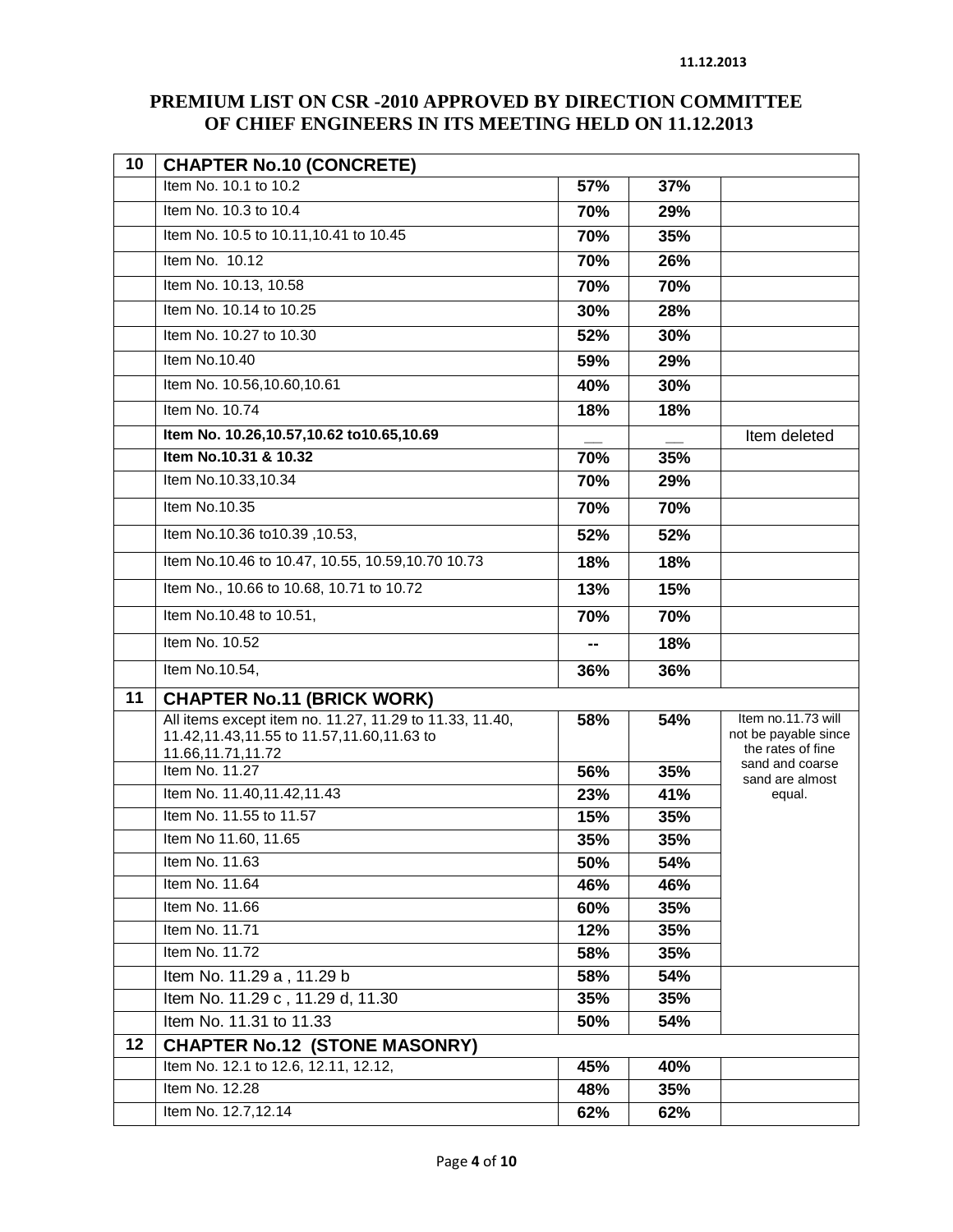|    | Item No. 12.8,12.10                                       | 44% | 42%            |                                            |
|----|-----------------------------------------------------------|-----|----------------|--------------------------------------------|
|    | Item No. 12.9, 12.13                                      | 45% | 40%            |                                            |
|    | Item No. 12.25,12.35                                      | 50% | 50%            |                                            |
|    | Item No. 12.26                                            | 54% | 54%            |                                            |
|    | Item No. 12.36                                            | 68% | 68%            |                                            |
|    | Item No. 12.15,12.27                                      | 52% | 46%            |                                            |
|    | Item No. 12.19                                            | 51% | 39%            |                                            |
|    | Item No. 12.24                                            | 48% | 35%            |                                            |
|    | Item No. 12.16,12.18, 12.21 to 12.23, 12.29, 12.30, 12.33 | 48% | 35%            |                                            |
|    | Item No. 12.17                                            | 52% | 46%            |                                            |
|    | Item No. 12.46                                            | 68% | 68%            |                                            |
|    | Item No. 12.20(a), 12.31, 12.32(a), 12.34                 | 48% | 35%            |                                            |
|    | Item No. 12.44                                            | 45% | 20%            | This item is for sub<br>mountainous region |
|    | Item No. 12.20(b), 12.20(c), 12.32(b), 12.32(c)           | 48% | $\blacksquare$ |                                            |
|    | Item No. 12.37,12.38                                      | 52% | $\blacksquare$ |                                            |
|    | Item No. 12.39 to 12.41                                   | 44% |                |                                            |
|    | Item No. 12.42                                            | 50% |                |                                            |
|    | <b>Item No.12.43</b>                                      | 55% | 30%            |                                            |
|    | <b>Item No.12.45</b>                                      | 45% | 35%            | This item is for sub<br>mountainous region |
| 13 | <b>CHAPTER No.13 (HOISTING AND ROOFING)</b>               |     |                |                                            |
|    | Item No.13.1 to13.4, 13.6                                 | 75% | 75%            |                                            |
|    |                                                           |     |                |                                            |
|    | 13.5                                                      | 60% | 60%            |                                            |
|    | 13.7                                                      | 65% | 65%            |                                            |
|    | 13.8 to 13.10                                             | 70% | 70%            |                                            |
|    | 13.15, 13.16                                              | 76% | 15%            |                                            |
|    | 13.18                                                     | 55% | 15%            |                                            |
|    | 13.19 to 13.40                                            | 52% | 15%            |                                            |
|    | 13.45 to 13.50, 13.55                                     | 55% | 38%            |                                            |
|    | 13.51 to 13.52                                            | 45% | 45%            |                                            |
|    | 13.53                                                     | 61% | 54%            |                                            |
|    | 13.54                                                     | 72% | 15%            |                                            |
|    | 13.56, 13.57                                              | 74% | 25%            |                                            |
|    | 13.58 to 13.61, 13.63.13.65                               | 45% | 15%            |                                            |
|    | 13.62                                                     | 46% | 40%            |                                            |
|    | 13.64                                                     | 12% | 15%            |                                            |
|    | 13.66                                                     | 52% | 32%            |                                            |
|    | 13.67                                                     | 52% | 32%            |                                            |
|    | 13.68, 13.69 (a)                                          | 51% | 15%            |                                            |
|    | 13.69 (b), 13.70                                          | 53% | 20%            |                                            |
|    | 13.71 to 13.73                                            | 35% | 25%            |                                            |
|    | 13.11                                                     | 45% | 45%            |                                            |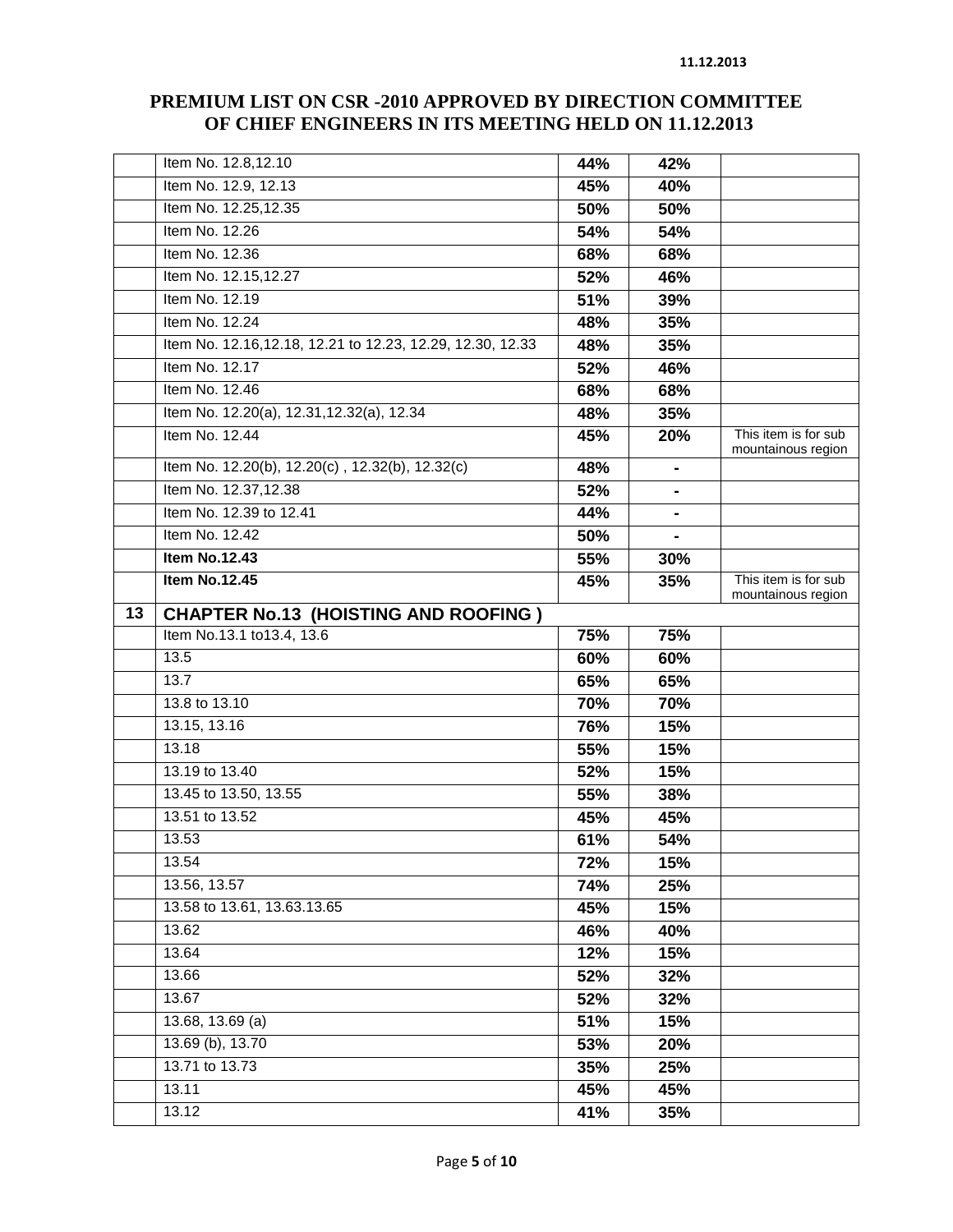|    | 13.13                                                | 47% | 54% |                      |
|----|------------------------------------------------------|-----|-----|----------------------|
|    | 13.14                                                | 54% | 44% |                      |
|    | 13.17                                                | 57% | 35% |                      |
|    | 13.74 to 13.76                                       | 35% | 25% |                      |
|    | 13.41                                                | 69% | 30% |                      |
|    | 13.42 to 13.44                                       | 52% | 30% |                      |
| 14 | <b>CHAPTER No.14 (FLOORING AND DADOS)</b>            |     |     |                      |
|    | Item No14.1, 14.2, 14.115                            |     |     | <b>Items Deleted</b> |
|    | Item No14.3, 14.13, 14.14                            | 70% | 45% |                      |
|    | Item No14.4, 14.11, 14.12                            | 70% | 30% |                      |
|    | Item No14.5 to 14.7                                  | 70% | 20% |                      |
|    | Item No 14.8 to 14.10, 14.15                         | 70% | 35% |                      |
|    | Item No 14.16                                        | 60% | 55% |                      |
|    | Item No 14.24 to 14.38                               | 55% | 33% |                      |
|    | Item No 14.39                                        | 65% | 35% |                      |
|    | Item No 14.40 to 14.54                               | 45% | 38% |                      |
|    | Item No 14.55 to 14.56,                              | 35% | 32% |                      |
|    | Item No 14.57 to 14.70, 14.152                       | 47% | 32% |                      |
|    | Item No 14.72 to 14.79, 14.91, 14.92, 14.149, 14.151 | 50% | 35% |                      |
|    | Item No 14.100 to 14.104, 14.147 to 14.148           | 54% | 30% |                      |
|    | Item No 14.150                                       | 49% | 17% |                      |
|    | Item No.14.17, 14.18,14.20 to 14.23,                 | 60% | 55% |                      |
|    | Item No.14.19                                        | 25% | 50% |                      |
|    | Item No. 14.116                                      | 50% | 39% |                      |
|    | Item No.14.71, 14.88 to 14.90                        | 50% | 35% |                      |
|    | Item No.14.80 to 14.87                               | 50% | 39% |                      |
|    | Item No. 14.93 to 14.94                              | 60% | 45% |                      |
|    | Item No. 14.97 to 14.99                              | 54% | 30% |                      |
|    | Item No 14.106 to 14.109                             | 35% | 32% |                      |
|    | Item No. 14.110                                      | 75% |     |                      |
|    | Item No. 14.111                                      | 25% | 30% |                      |
|    | Item No. 14.112 to 14.114                            | 50% | 39% |                      |
|    | Item No. 14.115                                      |     |     | Deleted              |
|    | Item No. 14.141 to 14.146                            | 55% | 33% |                      |
|    | Item No. 14.95 to 14.96                              | 45% | 80% |                      |
|    | Item No. 14.105                                      | 35% | 32% |                      |
|    | Item No. 14.117 to 14.118                            | 50% | 39% |                      |
|    | Item No. 14.119 to 14.140                            | 55% | 33% |                      |
|    | Item No. 14.153 to 14.162                            |     |     | New Items            |
| 15 | <b>CHAPTER No.15 (PLASTERING &amp; POINTING)</b>     |     |     |                      |
|    | All items except item No.15.78                       | 55% | 40% |                      |
|    | Item No.15.78                                        | 55% | 25% |                      |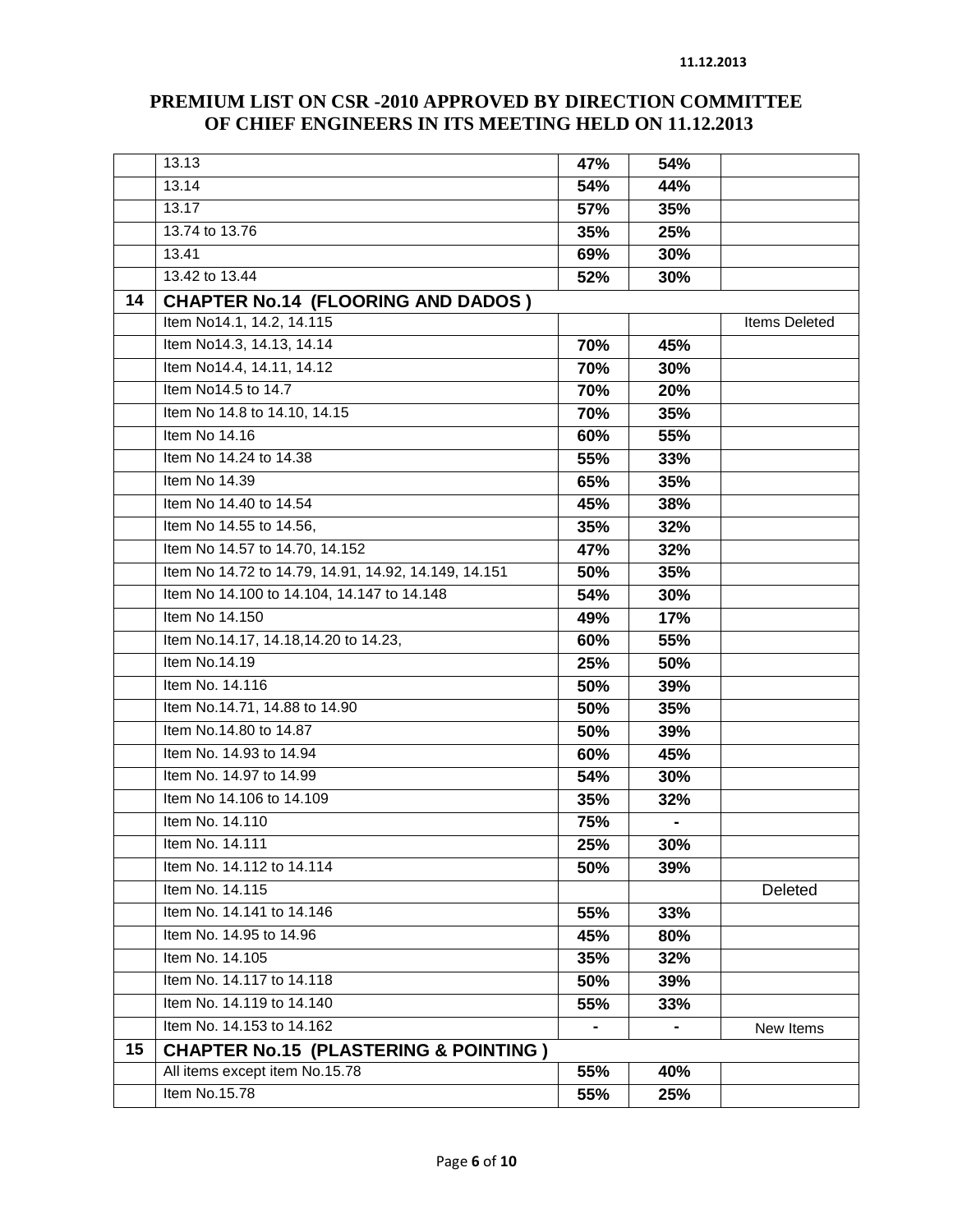| 16 | <b>CHAPTER No.16 (WHITE WASHING, DISTEMPERING, PAINTING &amp; POLISHING)</b>                                                                             |       |              |              |  |  |
|----|----------------------------------------------------------------------------------------------------------------------------------------------------------|-------|--------------|--------------|--|--|
|    | Item No.16.1 to 16.5,16.8 to 16.15                                                                                                                       | 76%   | 50%          |              |  |  |
|    | Item No.16.6 to 16.7                                                                                                                                     | 55%   | 40%          |              |  |  |
|    | Item No.16.16 to 16.69                                                                                                                                   | 40%   | 25%          |              |  |  |
| 17 | <b>CHAPTER No.17 (WOOD WORK &amp; ALUMINUM)</b>                                                                                                          |       |              |              |  |  |
|    | Item No.17.1, 17.7, 17.10(i), 17.11(i), 17.13(i), 17.14(1),<br>17.15(i), 17.16(i), 17.29, 17.33(i), 17.36(a), 17.37(a)                                   | 37%   | 45%          |              |  |  |
|    | Item No.17.5, 17.9, 17.18, 17.19, 17.20, 17.21, 17.31,<br>17.35, 17.36(d), 17.37(d), 17.55, 17.61, 17.33(i), 17.54                                       | 37%   | 35%          |              |  |  |
|    | Item No. 17.4, 17.10(iii), 17.10(iv), 17.11(ii), 17.12(ii), 17.13<br>(ii) 17.14(ii), 17.15(ii), 17.15(iii), 17.15(iv), 17.16(ii), 17.36(c<br>), 17.37(c) | 37%   | 40%          |              |  |  |
|    | Item No. 17.23, 17.44, 17.45, 17.49, 17.59, 17.60, 17.62 to<br>17.66                                                                                     | 37%   | 15%          |              |  |  |
|    | All remaining items                                                                                                                                      | 37%   | 20%          |              |  |  |
| 18 | <b>CHAPTER No.18 (STEEL AND IRON WORKS)</b>                                                                                                              |       |              |              |  |  |
|    | Item No.18.1 to18.7,18.9,18.14, 18.20,18.21,<br>18.24, 18.29, 18.32, 18.38                                                                               | 50%   | 23%          |              |  |  |
|    | Item No.18.8,18.10,18.13,18.27,18.34                                                                                                                     | 60%   | 30%          |              |  |  |
|    | Item No.18.11, 18.12, 18.25, 18.28, 18.30 18.31, 18.39, 18.40                                                                                            | 50%   | 16%          |              |  |  |
|    | <b>Item No.18.22</b>                                                                                                                                     | 60%   | $\mathbf{r}$ |              |  |  |
|    | Item No.18.23                                                                                                                                            | 60%   | 60%          |              |  |  |
|    | Item No.18.33                                                                                                                                            | $, -$ | $, -$        | Item deleted |  |  |
|    | Item No.18.16 to 18.19,                                                                                                                                  | 50%   | 16%          |              |  |  |
|    | Item No. 18.35 to 18.37                                                                                                                                  | 60%   | 60%          |              |  |  |
|    | Item No. 18.26,                                                                                                                                          | 50%   | 23%          |              |  |  |
|    | Item No.18.15                                                                                                                                            | ,-    | 16%          |              |  |  |
| 19 | <b>CHAPTER No.21 (BRIDGES FOUNDATION &amp; SUB-STRUCTURED)</b>                                                                                           |       |              |              |  |  |
|    | Item No. 21.1 A, 21.1 C (a)                                                                                                                              | 75%   | 75%          |              |  |  |
|    | Item No. 21.1 B, 21.12 (C) to 21.19 (C)                                                                                                                  | 22%   | 22%          |              |  |  |
|    | Item No. 21.1 C (b), 21.12 A to 21.19 A, 21.12 B to 21.19 B                                                                                              | 18%   | 18%          |              |  |  |
|    | Item No. 21.1 D                                                                                                                                          | 62%   | 49%          |              |  |  |
|    | Item No. 21.1 E, 21.12 D to 21.19 D                                                                                                                      | 30%   | <b>30%</b>   |              |  |  |
|    | Item No. 21.1 F (a)                                                                                                                                      | 51%   | 51%          |              |  |  |
|    | Item No. 21.1 F (b)                                                                                                                                      | 38%   | 38%          |              |  |  |
|    | Item No. 21.1 G                                                                                                                                          | 34%   | 34%          |              |  |  |
|    | Item No. 21.5, 21.28                                                                                                                                     | 60%   | 50%          |              |  |  |
|    | Item No.21.2, 21.25 A to 21.25 D, 21.26                                                                                                                  | 36%   | 23%          |              |  |  |
|    | Item No.21.3, 21.20                                                                                                                                      | 75%   | 148%         |              |  |  |
|    | Item No.21.4,                                                                                                                                            | 36%   | 35%          |              |  |  |
|    | Item No.21.6, 21.31                                                                                                                                      | 54%   | 33%          |              |  |  |
|    | Item No.21.7 A (i). 21.7 B (i), 21.7 C (i)                                                                                                               | 37%   | 22%          |              |  |  |
|    | With Batch Mix Plant Item No. 21.7, 21.25, 21.32                                                                                                         | 18%   | 18%          |              |  |  |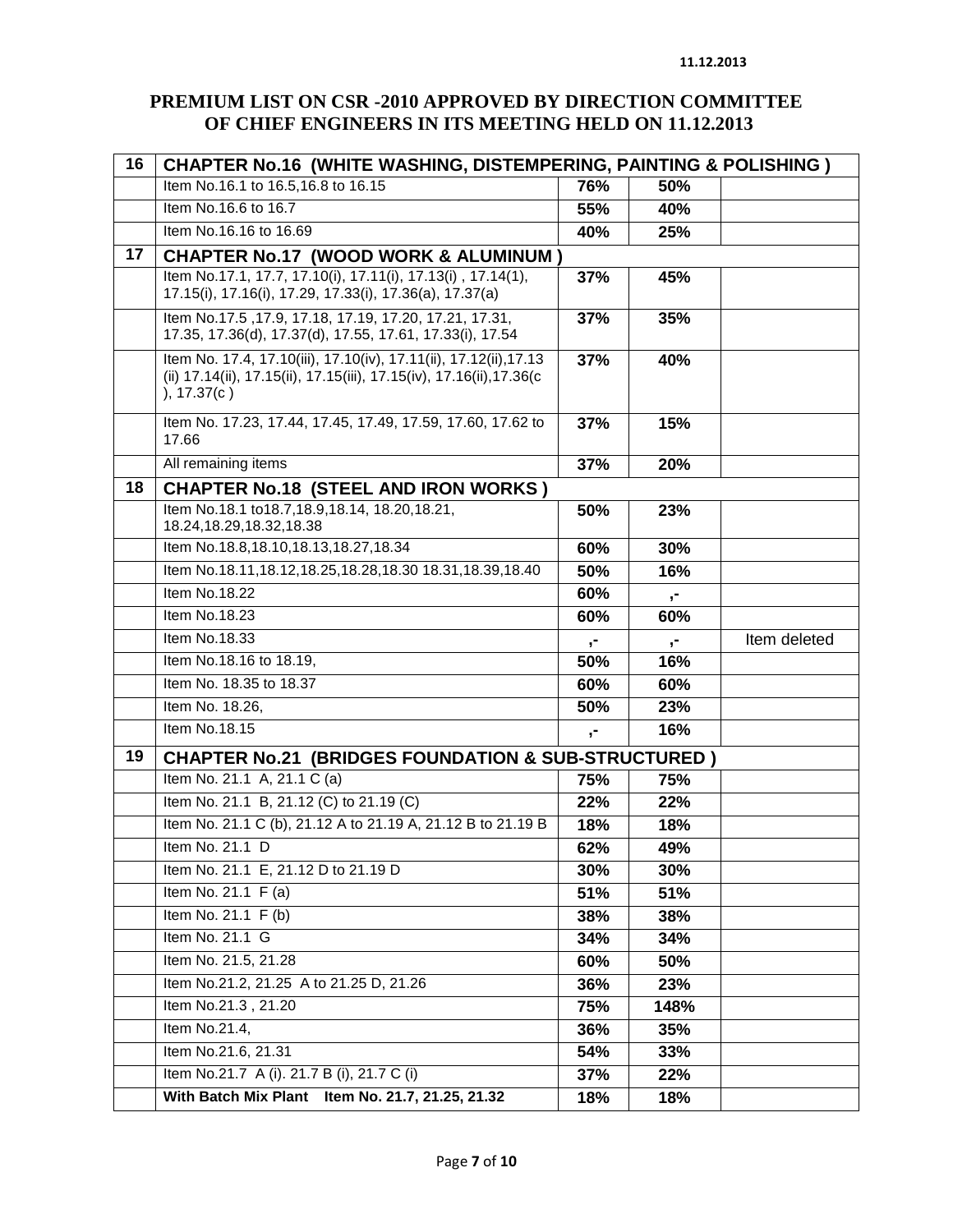|    | Item No.21.8 (ii), 21.32                                                 | 31% | 20%  |  |
|----|--------------------------------------------------------------------------|-----|------|--|
|    | Item No. 21.8 (i), 21.9, 21.22 to 21.24                                  | 14% | 18%  |  |
|    | Item No.21.27                                                            | 62% | 18%  |  |
|    | Item No.21.29                                                            | 62% | 55%  |  |
|    | Item No.21.30                                                            | 62% | 41%  |  |
|    | Item No.21.10                                                            | 56% | 23%  |  |
|    | ltem No.21.11 A ,21.11 B, 21.11 C ,21.11 D , 21.11 F                     | 30% | 22%  |  |
|    | Item No.21.11 E (i) to (iv) & 21.21                                      | 41% | 22%  |  |
|    | Item No.21.33, 21.34                                                     | 63% | 16%  |  |
|    | Item No. 21.35                                                           | 46% | 16%  |  |
|    | With Batch Mix Plant Item No. 21.11                                      | 18% | 18%  |  |
|    | Item No.21.36 A                                                          | 64% | 58%  |  |
|    | Item No.21.36 B                                                          | 64% | 126% |  |
|    | Item No.21.37                                                            | 69% | 45%  |  |
|    | Item No.21.38 to 21.40, 21.42                                            | 79% | 30%  |  |
|    | Item No.21.41                                                            | 50% | 30%  |  |
| 20 | <b>CHAPTER No.22 (BRIDGES: SUPER - STRUCTURE &amp; PROTECTION WORKS)</b> |     |      |  |
|    | Item No 22.1 A to 22.1 E                                                 | 29% | 22%  |  |
|    | <b>With Batch Mix Plant</b>                                              | 18% | 18%  |  |
|    | Item No. 22.1 A to 22.1 E<br>Item No. 22.1 F to 22.1 H                   | 18% | 18%  |  |
|    | Item No 22.5, 22.6 A                                                     | 41% | 18%  |  |
|    | Item No 22.6 B, 22.6 C, 22.9, 22.25                                      | 35% | 24%  |  |
|    | Item No 22.10, 22.11, 22.12 A to 22.12 E                                 | 24% | 18%  |  |
|    | Item No 22.12 F                                                          | 53% | 18%  |  |
|    | Item No 22.14, 22.15 (i) to 22.15 (iii), 22.17, 22.18, 22.19,            | 78% | 18%  |  |
|    | 22.20, 22.21, 22.24 A                                                    |     |      |  |
|    | Item No 22.15 (iv)                                                       | 77% | 73%  |  |
|    | Item No 22.16                                                            | 39% | 20%  |  |
|    | Item No 22.22                                                            | 84% | 24%  |  |
|    | Item No 22.23                                                            | 55% | 31%  |  |
|    | Item No 22.24 B                                                          | 12% | 18%  |  |
|    | Item No 22.26, 22.30                                                     | 59% | 32%  |  |
|    | Item No 22.27                                                            | 59% | 51%  |  |
|    | Item No 22.28                                                            | 48% | 29%  |  |
|    | Item No 22.29                                                            | 62% | 38%  |  |
|    | Item No 22.13, 22.31, 22.32                                              | 73% | 18%  |  |
|    | Item No.22.2                                                             | 61% | 16%  |  |
|    | Item No.22.3                                                             | 32% | 16%  |  |
|    | Item No.22.7                                                             | 80% | 22%  |  |
|    | Item No.22.8 A                                                           | 13% | 16%  |  |
|    | Item No.22.8 B                                                           | 42% | 16%  |  |
|    | Item No.22.4                                                             | 44% | 28%  |  |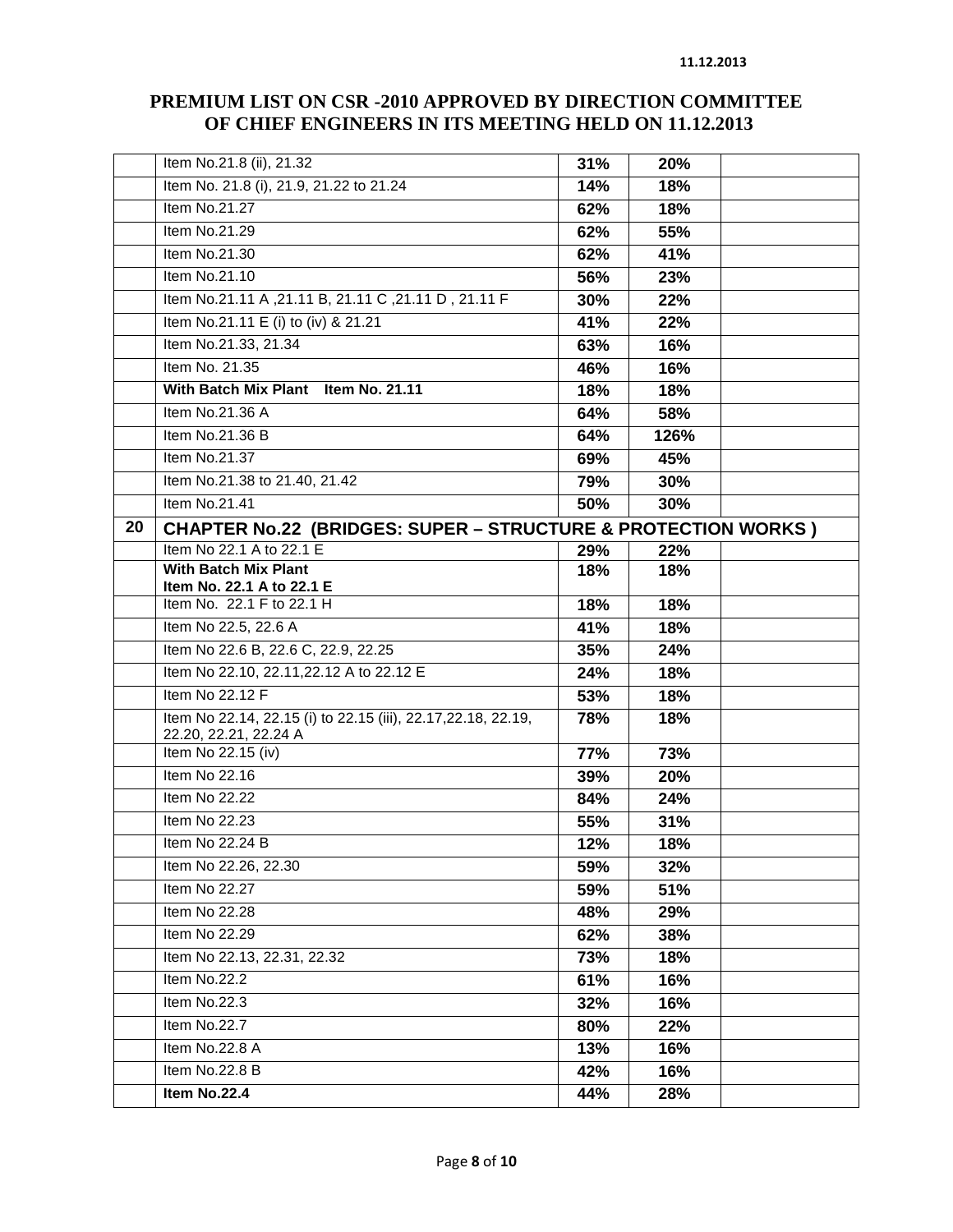| 21 | <b>CHAPTER No. 24 (ROAD WORKS)</b>                             |                |     |  |
|----|----------------------------------------------------------------|----------------|-----|--|
|    | Item No 24.1, 24.2 (a)&(b), 24.6 (a), 24.59 (b),               | 65%            | 65% |  |
|    | Item No 24.2 (c) & (d), 24.4, 24.5(b), 24.6 (b)                | 14%            | 14% |  |
|    | Item No 24.5 (a)                                               | 14%            | 16% |  |
|    | Item No $24.6$ (c)                                             | 24%            | 24% |  |
|    | Item No 24.3 (b),                                              | 30%            | 30% |  |
|    | Item No 24.3 (a & c)                                           | 50%            | 50% |  |
|    | Item No 24.9                                                   | 16%            | 15% |  |
|    | Item No 24.10                                                  | 59%            | 59% |  |
|    | Item No 24.11                                                  | 20%            | 93% |  |
|    | Item No 24.32                                                  | 45%            | 29% |  |
|    | Item No $24.59$ (a)                                            | 71%            | 17% |  |
|    | Item No 24.60 (a)                                              | 17%            | 25% |  |
|    | Item No 24.60 (b)                                              | 14%            | 46% |  |
|    | Item No 24.7, 24.8                                             | 17%            | 47% |  |
|    | Item No 24.12 to 24.14, 24.36                                  | 50%            | 29% |  |
|    | Item No 24.15                                                  | 16%            | 36% |  |
|    | Item No 24.16                                                  | 55%            | 59% |  |
|    | Item No 24.17                                                  | 17%            | 65% |  |
|    | Item No $24.18$ (a)                                            | 18%            | 62% |  |
|    | Item No 24.18 (b)                                              | 17%            | 56% |  |
|    | Item No 24.19                                                  | 14%            | 45% |  |
|    | Item No 24.20                                                  | 61%            | 51% |  |
|    | Item No 24.21 to 24.23, 24.25 & 24.26                          | 14%            | 47% |  |
|    | Item No 24.24                                                  | 42%            | 56% |  |
|    | Item No 24.27(a)                                               | 37%            | 54% |  |
|    | Item No 24.27(b)                                               | 22%            | 51% |  |
|    | Item No 24.31 (a,b,c), 24.33 to 24.34                          | 14%            | 46% |  |
|    | Item No 24.31 (d)                                              | 27%            | 40% |  |
|    | Item No $24.28$                                                | 40%            | 32% |  |
|    | Item No 24.29, 24.30                                           | 15%            | 67% |  |
|    | Item No 24.35                                                  | 61%            | 53% |  |
|    | Item No 24.37 to 24.40                                         |                | 18% |  |
|    | Item No 24.58                                                  | 34%            | 25% |  |
|    | Item No 24.41 to 24.42                                         | $\blacksquare$ | 20% |  |
|    | Item No 24.43                                                  | $\blacksquare$ | 19% |  |
|    | Item No 24.44 to 24.51, 24.56                                  |                | 8%  |  |
|    | Item No 24.52 to 24.54                                         |                | 8%  |  |
|    | Item No 24.55                                                  |                | 8%  |  |
|    | Item No 24.57                                                  | 12%            | 8%  |  |
| 22 | <b>CHAPTER No.31 (MAINTENANCE OF BUILDING &amp; FURNITURE)</b> |                |     |  |
|    | All items                                                      | 50%            | 30% |  |

Note :- Ceiling premium on the chapter/items not covered in this list will be same as that of 5.12.2011/7.12.2013 as applicable.